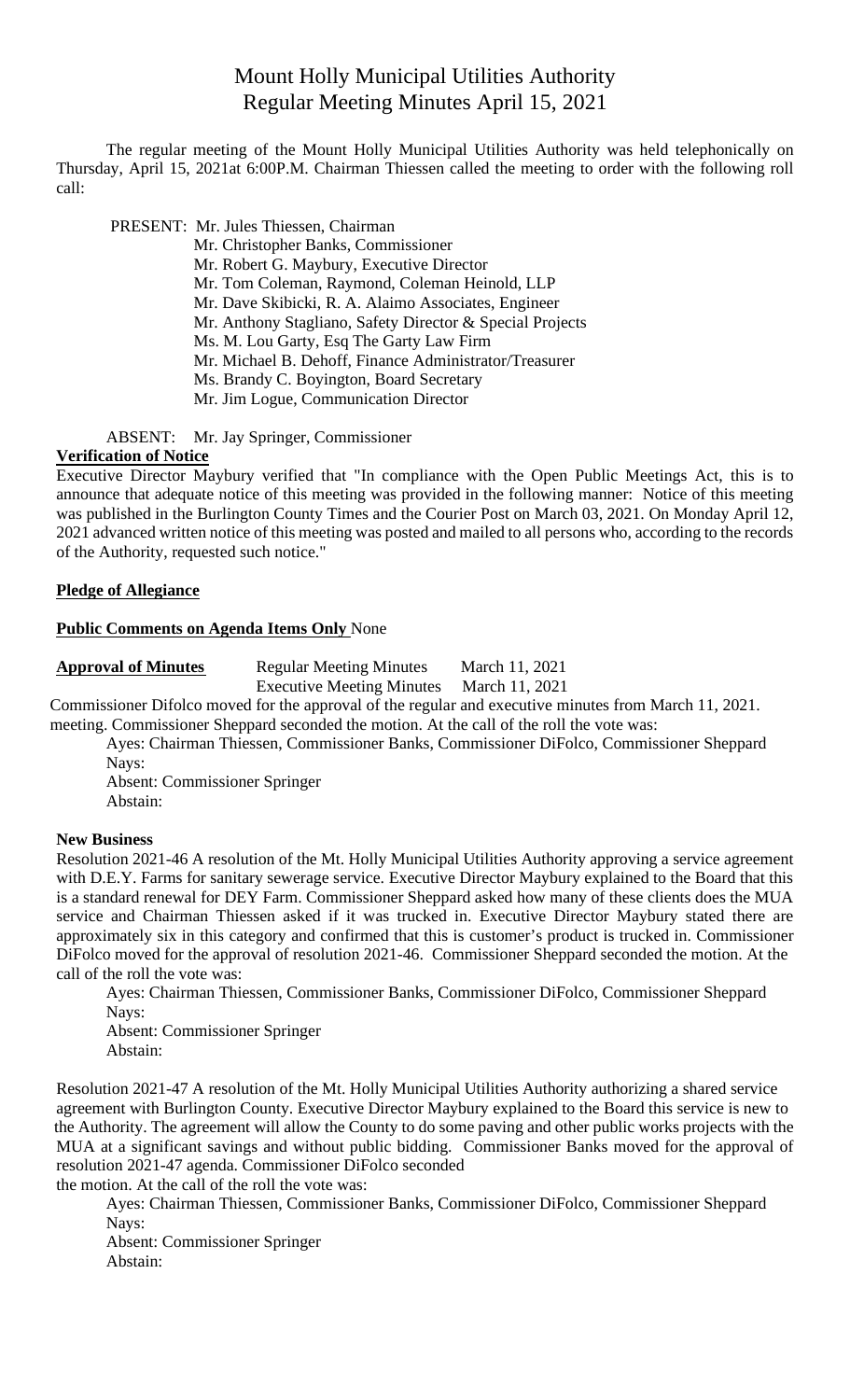Resolution 2021-48 A resolution of the Mt. Holly Municipal Utilities Authority authorizing the construction of improvements to sanitary sewer collection mains in Lumberton and Mt. Holly Township. Executive Director Maybury stated the Authority has identified a need to repair, replace and refurbish its existing sanitary sewer collection lines located in Lumberton and Mount Holly Townships. This project is part of an ongoing effort to maintain the integrity of its sewer infrastructure. This resolution will authorize the Authority to go out for bids. Commissioner Sheppard moved for the approval of resolution 2021-48 agenda. Commissioner DiFolco seconded the motion. At the call of the roll the vote was:

Ayes: Chairman Thiessen, Commissioner Banks, Commissioner DiFolco, Commissioner Sheppard Nays:

Absent: Commissioner Springer Abstain:

\*\*Executive Director informed the Board there was meeting on April 14<sup>th</sup>, 2021 with Pemberton Township. There have been several requests by Pemberton Township and independent developers about constructing warehousing facilities along the Route 206 corridor. They are requesting to connect into the Authority's sewer infrastructure, but as of now, these parcels are outside of the Authority's sewer service area. There is limited availability of sewer infrastructure in these locations. Some obstacles that need to be resolved prior to any of the Pemberton parcels being able to connect to the Authority's sewer infrastructure:

Conversation took place between the commissioners and Executive Director Maybury. A financial analysis will be put together that will include many other considerations for a discussion at the May Board meeting.

#### **Consent Agenda**:

"All items listed with an asterisk (\*) are considered routine by the Authority and will be enacted by one motion. Should a Commissioner wish to discuss a consent agenda item separately, that item can be removed from the consent agenda and considered in its normal sequence."

| *Resolution 2021-42                               | A resolution approving the operating expenses for the month of March.                                    |
|---------------------------------------------------|----------------------------------------------------------------------------------------------------------|
| <i><b>*Resolution 2021-43</b></i>                 | A resolution approving the sewer refunds for the month of March.                                         |
| <i><b>*Resolution 2021-44</b></i>                 | A resolution approving the expenditures for the month of March from the<br>escrow fund.                  |
| <i>*</i> Resolution 2021-45                       | A resolution approving the expenditures for the month of March from the<br>improvement replacement fund. |
|                                                   | Commissioner Banks moved for the approval of consent agenda. Commissioner DiFolco seconded               |
| The motion. At the call of the roll the vote was: |                                                                                                          |

Ayes: Chairman Thiessen, Commissioner Banks, Commissioner DiFolco, Commissioner Sheppard Nays:

Absent: Commissioner Springer Abstain:

## **Communications** None

## **To be presented by the public** None

**Report of the Executive Director** The Report of the Executive Director was received. Executive Director Maybury stated the PAA project is complete and was completed in house. The Authority's employees are recognized with high regard for their accomplishments to finish this project. The Walters Group are constructing a development behind the Walmart in Lumberton to include 70 low and moderate apartments and there has been significant progress on completing this project. Executive Director Maybury continued informing the board that the Gov Deals auction conducted in March generated \$10,587 at the completion. The RVRHS Ronald D. Nicholson Scholarship in the amount of \$2000 will be awarded in person on June 2, 2021. Executive Director Maybury informed the board that Ronald Nicholson was the Authority's Superintendent who passed away 1995. Bid Specifications for a new blower at the Maple Avenue treatment facility were received today from Alaimo Associate for review. The Authority has posted bids for an Architect for award consideration at the May board meeting.

**Report of the Engineer** The Report of the Engineer was received.

**Report of the Operations Superintendent** The Report of the Operations Superintendent was received. Nothing to add.

**Report of the Safety Director and Special Projects** The Report of the Safety Director was received. Nothing to add.

**Report of the Solicitor** Nothing for open session will reserve comments for Executive Session.